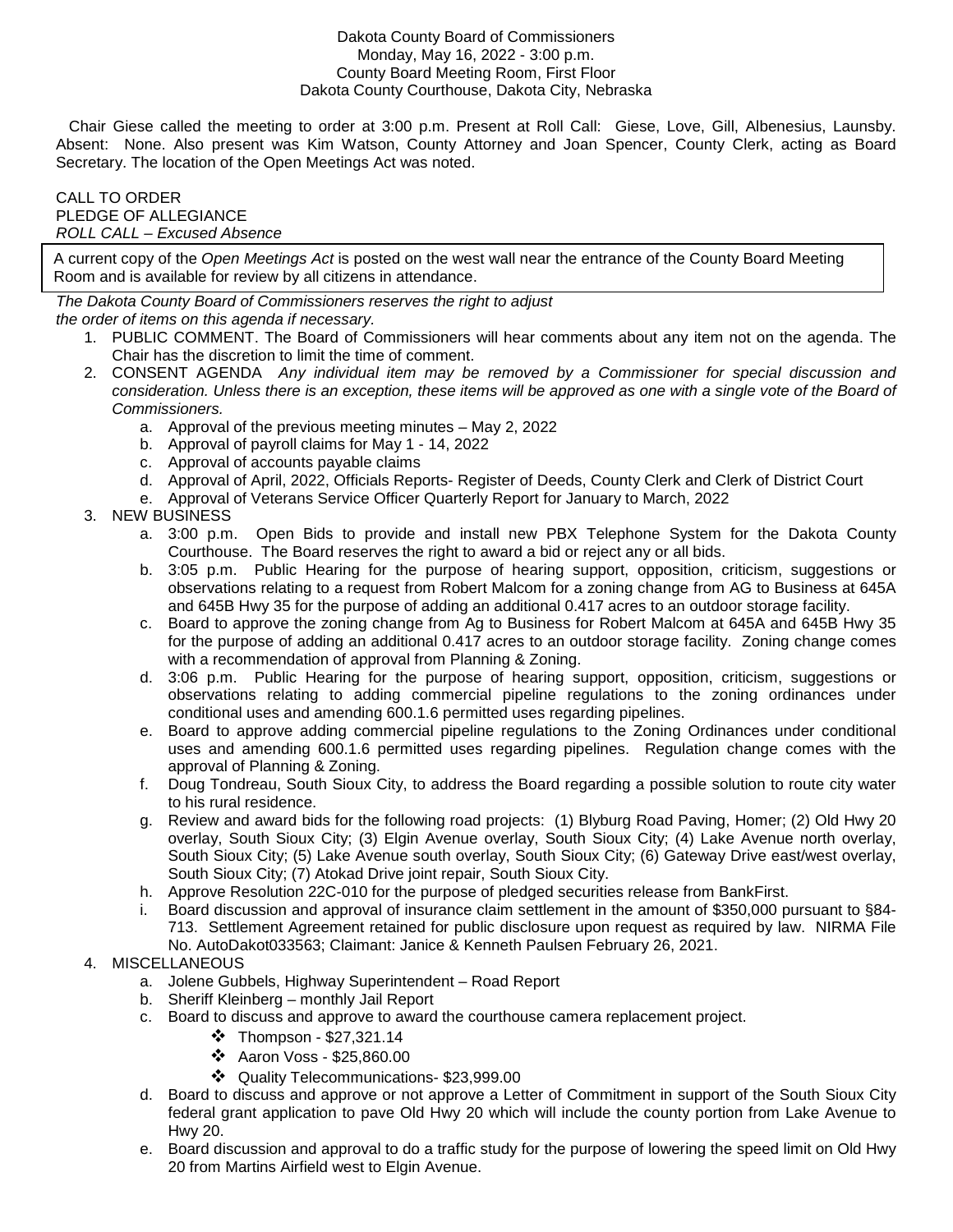- f. Approve Dakota-Dixon inter-local Agreement to share Veterans Service Officer for period of July 1, 2022 to June 30, 2023.
- g. Board to discuss, approve or not approve the proposed changes to the Comprehensive Master Agreement between Sheriff Deputies Fraternal Order of Police Dakota County Lodge #\$49 and Dakota County for July 1, 2021, to June 30, 2025.
	- Approve Chair to sign the Agreement.
- h. Board to discuss, approve or not approve the proposed changes to the Comprehensive Master Agreement between Correctional Officers Fraternal Order of Police Dakota County Lodge #\$49 and Dakota County for July 1, 2021, to June 30, 2024.
	- Approve Chair to sign the Agreement.
- i. Approve Memorandum of Understanding regarding the use of Amplifund between the County and the Nebraska Crime Commission regarding the use of the on-line federal and state grant management system for the purpose of receiving Juvenile Diversion grant funding.
- j. Appoint a part-time seasonal weed superintendent.
- k. Approve project/s with monies from the American Rescue Plan Act (ARPA) relief funding.
- l. Approve Federal Marshals amended contract for the purpose of building an addition to the Jail.
- m. Approve Shive-Hattery architects to move forward with the Jail addition construction documents.
- 5. COMMISSIONER COMMITTEE REPORTS
- 6. MAIL AND/OR EMERGENCY BUSINESS
- 7. ADJOURNMENT

Chair Giese called for Public Comment on any item not on the agenda. There was none.

 Chair Giese called for approval of the consent agenda—(a) approval of the May 2, 2022, minutes; (b) approval of payroll claims for hours worked May 1 - 14, 2022; (c) approval of accounts payable claims; (d) approval of April, 2022, Officials Reports—Register of Deeds, County Clerk and Clerk of District Court; (e) approval of Veterans Service Officer Quarterly Report for January to March, 2022. Commissioner Love moved, seconded by Commissioner Launsby, to approve the consent agenda items. ROLL CALL VOTE: Love- yes, Gill- yes, Albenesius- yes, Launsby- yes, Giese- yes. UNANIMOUS MOTION CARRIED.

 **Payroll – General Fund Employer:** Gross Salaries-\$156,334.50; Net Pay-\$112,267.52; Total Retirement-\$10,876.39; Total FICA-\$11,610.28; Health Plan-\$40,000.00; Dental Plan-\$1,200.00; Life Insurance-\$205.42; Larry Albenesius- \$1,152.39; Robert Giese-\$1,198.54; Janet Gill-\$1,152.39; Troy Launsby-\$952.39; Scott Love-\$1,152.39; Cherie Conley- \$2,144.96; Robin Hansen-\$1,393.76; Joan Spencer-\$2,367.92; Kathy Abbe-\$1,335.20; Dawn Bousquet-\$2,367.92; Maria Garcia-\$1,087.83; Stephanie Gatzemeyer-\$1,626.41; Jalissa Hattig-\$1,341.81; Brenda Landaverde-\$1,251.44; Samantha Mitchell-\$1,243.40; Debera Benton-\$1,320.00; Christy Abts-\$2,367.92; Melissa Collins-\$1,577.60; Joseph O'Neil-\$576.92; Karen Jimenez-\$1,481.31; Katherine Wiltgen-\$2,367.92; Louvontree Hunter-\$2,907.37; Debra Jensen-\$1,614.40; Casandra Pedroza-\$1,240.00; Kevin Hansen-\$2,137.50; Tammy Dunn Peterson-\$1,302.28; Shaun Bird-\$2,216.65; Sergio Castillo-\$2,891.76; Timothy Decker-\$2,507.65; Brian Ellinger-\$2,364.80; Penny Epting-\$2,413.32; Brian Fernau- \$2,180.80; Tyler Fulkerth-\$2,378.44; Brent Gilster-\$2,259.92; Martin Guerrero-\$2,998.60; Melvin Harrison III-\$2,302.56; Jason James-\$2,204.80; Douglas Johnson-\$2,412.78; Kimberly Johnson-\$601.39; Jared Junge-\$2,296.80; Christopher Kleinberg-\$2,583.09; Gregory Nyhof-\$1,825.32; Mardi Schnee-\$1,121.60; Sarah Hammond-\$2,178.85; Shantel Krull- \$988.80; Debra Schmiedt-\$3,476.65; Kimberly Watson-\$3,697.27; Emma Wiebelhaus-\$1,236.00; Jacob Acero-\$1,845.41; Angelica Antonio Flores-\$1,638.88; Rebecca Broer-\$1,878.50; Kacie Brown-\$1,736.00; Ricardo Chavez-\$1,291.68; Lacey Clark-\$1,592.86; Leonardo Davalos-\$109.20; Alexander DeLeon-\$1,597.68; Elisabet DeRoin-\$1,804.16; Jesse Doelle- \$1,684.80; Jonathan Gray-\$1,799.48; Carrie Griffen-\$309.40; Sara Gritten-\$1,596.19; Kara Groetken-\$1,812.34; Todd Hammer-\$2,296.80; Adam Hough-\$1,732.50; Brenda Irwin-\$1,822.44; Brandon Long-\$1,558.90; Jose Magana-\$1,593.48; Jennifer Marquez\$299.81; Jacob McCollum-\$1,572.48; Skyler Miner-\$1,833.15; Keaton Mueller-\$1,577.10; Mark Nelson- \$1,907.00; Zoey Olson-\$1,549.80; Kimberly Peterson-\$1,747.83; Michele Rohde-\$1,424.15; Jonathan Romo-Rodriguez- \$1,549.90; Rebecca Schoep-\$1,618.68; Logan Schreier-\$1,537.80; Jennifer Svendsen-\$2,029.02; Estrella Vazquez- \$1,555.90; Randall Walsh-\$2,412.84; Deanna Hagberg-\$2,020.14; Jolene Gubbels-\$1,847.47; Jana Adam-\$1,251.97; Yvette Aldana-\$1,526.46; Theresa Grove-\$2,269.23; Courtney Swick-\$1,435.50; Jacqueline Traum-\$1,334.89; Ruth Gillaspie-\$448.00; Willard Johnston-\$2,084.86; **General Fund Employee:** Federal Tax-\$11,116.49; State Tax-\$5,581.21; Soc Sec-\$9,409.63; Medicare-\$2,200.65; Extra Fit-\$1,201.00; Extra Sit-\$135.00; Retirement-\$7,386.23; Health Plan- \$2,350.00; Dental Plan-\$441.00; Colonial Health-\$219.59; Sheriff Union Dues-\$420.00; Colonial Life/Disability-\$54.00; Deferred Comp-\$705.00; Garnishments-\$1,178.57; Flex Plan Medical-\$948.41; VSP Vision Prem-\$428.62; Legal Shield- \$112.14; Liberty Nat'l Pretax-\$111.65; VSP Vision Base-\$67.79; **Road Fund Employer:** Gross Salaries-\$18,168.87; Net Pay-\$12,965.65; Retirement-\$1,226.41; Total FICA-\$1,337.91; Health Plan-\$5,000.00; Dental Plan-\$150.00; Life Insurance-\$24.61; Brent Byroad-\$2,031.38; Ryan Chambers-\$1,613.61; Paul Jerome Conley\$1,521.60; Robert Hacker- \$1,637.60; Lance Jacobsen-\$1,601.60; David Kneifl-\$1,613.60; Kimon Litras-\$1,741.60; Dean Pallas-\$1,625.60; Tyler Pallas-\$1,601.60; Wilbur Peters II\$1,609.11; Jared Vedral-\$1,571.57; **Road Fund Employee:** Federal Tax-\$1,286.56; State Tax-\$606.24; FICA-\$1,084.32; Medicare-\$253.59; Retirement-\$817.58; Health Plan-\$550.00; Dental Plan-\$63.00; Colonial Health-\$38.23; Garnishments-\$208.62; Road Union Dues-\$200.00; VSP Vision Prem\$15.66; Legal Shield- \$18.44; Liberty National PreTax-\$35.24; Liberty National-\$0.00; VSP Vision Base-\$25.74; **Health Planning Grant Employer 2502:** Gross Salaries-\$1,577.60; Net Pay-\$1,132.55; Retirement-\$106.49; Total FICA-\$110.23; Health Plan- \$500.00; Dental Plan-\$15.00; Life Insurance-\$2.55; Jennifer Ankerstjerne-\$1,577.60; **Health Planning Grant Employee**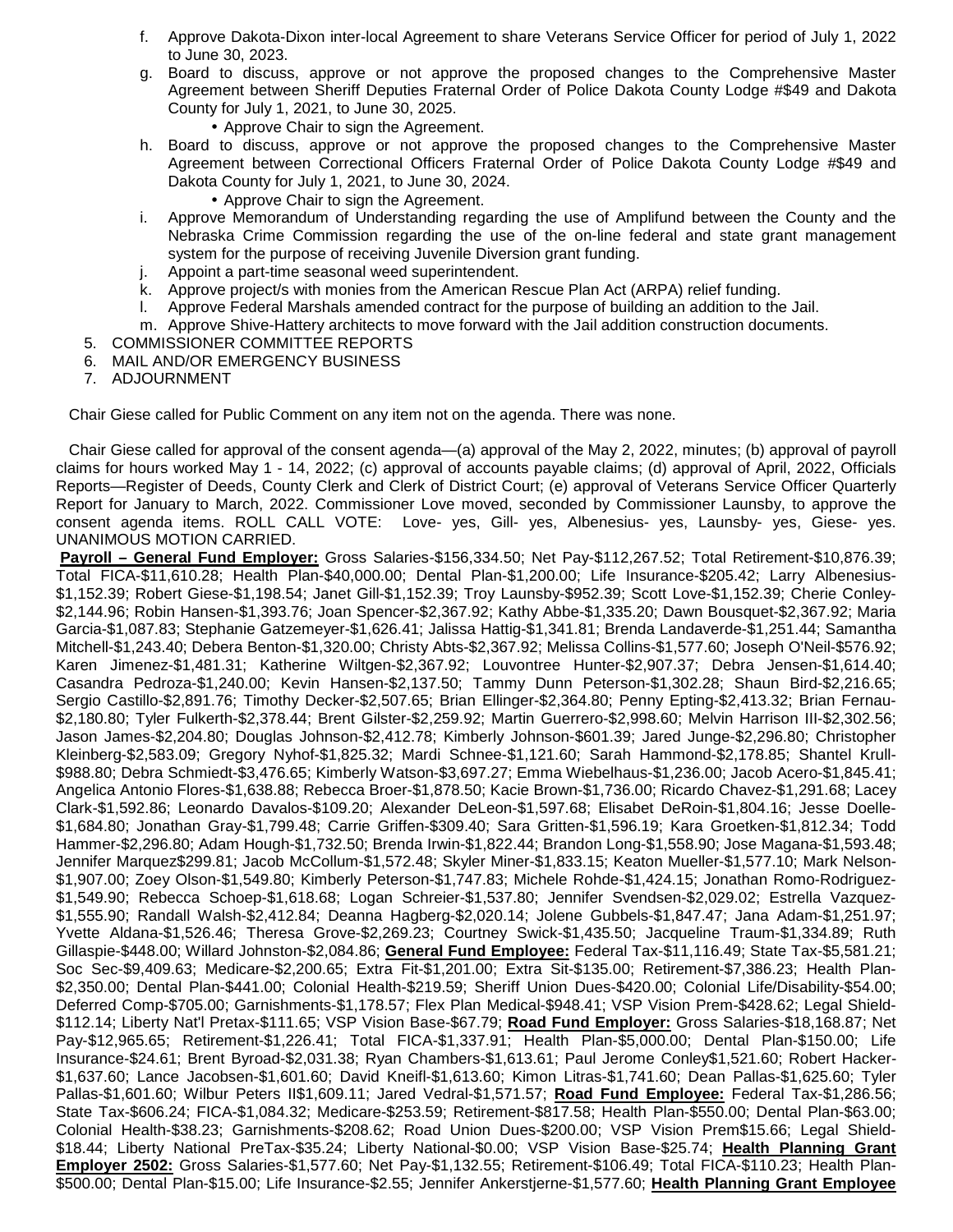**2502:** Federal Tax-\$70.46; State Tax-\$34.76; FICA-\$89.34; Medicare-\$20.89; Extra Sit-\$5.00; Retirement-\$70.99; Dental Plan-\$21.00; Flex Plan Medical-\$100.00; VSP Vision Prem-\$15.66; Legal Shield-\$16.95; **Health Planning Grant Employer 2504:** Gross Salaries-\$1,543.20; Net Pay-\$1,201.29; Retirement-\$104.17; Total FICA-\$116.07; Health Plan- \$500.00; Dental Plan-\$15.00; Life Insurance-\$2.55; Yesica Saldana Cisneros-\$1,543.20; **Health Planning Grant Employee 2504:** Federal Tax-\$86.23; State Tax-\$44.28; FICA-\$94.07; Medicare-\$22.00; Retirement-\$69.44; Dental Plan- \$21.00; VSP Vision-\$4.89; **Juvenile Services Aid Employer 2507:** Gross Salaries-\$1,252.80; Net Pay-\$709.17; Retirement-\$84.56; Total FICA-\$67.46; Health Plan-\$500.00; Dental Plan-\$15.00; Life Insurance-\$2.55; Sarah Anderson Deck-\$1,252.80; **Juvenile Services Aid Employee 2507:** Federal Tax-\$32.54; State Tax-\$16.25; FICA-\$54.67; Medicare-\$12.79; Retirement-\$56.38; Health Plan-\$350.00; Dental Plan-\$21.00;

 **Accounts Payable – General Fund:** NACO, workshops-\$230.00; Pender Times, publications-\$276.91; Leaf, copier lease-\$17.49; DAS State Acct, state software-\$81.00; MIPS, monthly software-\$940.91; One Office Solutions, office supplies-\$225.80; US Bank, office supplies-\$469.89; Irene VanLent, prior years service-\$16.00; One Office Solutions, office supplies-\$3.99; Margie Rahn, prior years service-\$12.00; Aumentum Technologies, software-\$36,605.50; Bralda Inc, contractual services-\$765.75; EWDS Inc, contractual services-\$685.00; Innovative Appraisal Services Inc., contractual services-\$1,592.50; Leaf, copier lease-\$112.50; One Office Solutions, copies and office supplies-\$99.03; Madelyn Thorsland, prior years service-\$10.00; US Bank, postage-\$3.09; Election Systems & Software, ballots & media- \$3,337.31; gWorks, clerk tab on website 3 yr fee-\$4,500.00; Marx Leasing, trailer rental-\$255.00; Mundo Latino Newspaper, publications-\$833.00; One Office Solutions, election supplies-\$287.28; Pender Times, publications- \$1,198.80; Polling Places, rental-\$1,025.00; Election Night workers, mileage and pay-\$334.95; Election Poll Workers, mileage and pay-\$9,454.35; Leaf, copier lease-\$103.00; One Office Solutions, copies-\$20.90; RTI, monthly support & licenses-\$4,560.23; US Bank, domaine name & domaine fee-\$6.95; Leaf, copier lease-\$110.51; MIPS, scanning-\$133.00; One Office Solutions, copier lease-\$136.81; Blue 360 Media, law manuals-\$171.43; Dakota County Court, checks-\$50.00; DAS State Acct, supplies-\$25.44; Marco, copier lease-\$367.42; Microfilm Imaging, scanning-\$177.00; US Bank, training, office supplies-\$274.00; One Office Solutions, copier lease & supplies-\$48.85; Clerk of the NE Supreme Court, Appeals- \$302.00; Crary Huff Ringgenberg Hartnett, crt appt atty fees-\$902.50; Dakota County Court, court costs-\$2,110.80; Dakota County District Court, court costs-\$643.00; Dakota County District Court Jurors, jury trial-meals and mileage- \$2,339.19; Dakota County Sheriff, papers & warrants-\$1,021.18; Randy Hisey, crt appt atty fees-\$3,610.50; Kenneth Jacobs, crt appt atty fees-\$560.50; Douglas Roehrich, crt appt atty fees-\$2,137.50; Richard Thramer, crt appt atty fees- \$4,750.00; US Bank, jury meals-\$70.52; Robert Wichser, crt appt atty fees-\$7,222.49; Maximus, child support recovery fee-\$876.17; Ateam Heating & Cooling, repairs-\$107.00; City of Dakota City, utilities-\$210.25; Eakes Office Solutions, janitorial supplies-\$14.24; G&R Controls, service call-\$135.00; Gill Hauling Inc., dumpster-\$132.15; Kevin Hansen, mileage-\$42.71; JF Ahern Co, sprinkler inspections-\$308.00; Menards, ground supplies-\$311.04; MidAmerican Energy, utilities-\$897.70; NPPD, utilities-\$1,452.41; Robertson, tiller-\$551.82; Trembly, pest control-\$55.00; US Bank, membership & bldg supp & bathroom remodel-\$1,220.81; Verizon, cell phone-\$42.83; Veterans Memorial Fund, flags- \$78.50; Wilmes Hardware, building and ground supplies-\$1,380.90; Angela Abts, mileage-\$272.03; Carol Larvick, mileage-\$80.73; Leaf, copier lease-\$100.48; NACEB, dues-\$100.00; Nebraska Life Magazine, subscription-\$44.00; One Office Solutions, copier lease-\$206.44; Papio-Missouri NRD, monthly rent-\$600.00; Tammy Peterson, mileage-\$76.05; Staples Credit Card, office supplies-\$29.99; Univeristy of Nebraska, computer & equipment-\$2,573.68; US Bank, postage and software-\$116.01; Walmart, misc supp-\$2.31; AT & T Mobility, cell phones-\$600.60; Autozone, vehicle maintenance- \$124.86; Billion GMC, oil changes-\$1,430.50; Blue Shield Tactical Systems, training-\$500.00; Linda Carson, prior years service-\$11.00; City of SSC, fuel-\$6,763.28; Consolidated Management, training-\$76.44; Farmers Bank Trust, 2018 vehicles payments-\$4,007.42; Farmers Bank Trust, 2021 vehicles payments-\$8,663.84; Fremont Tire, repairs-\$2,284.27; Intoximeters, intox drygas-\$154.00; Jack's Uniforms, uniforms & equipment-\$185.25; Nebraska Public Health Environmental Lab, breath analysis-\$105.00; Shane's Towing, towing-\$75.00; Siouxland Federal Credit Union, fuel, lodging-\$603.71; Team Trouble Chaser Graphics, restrip vehicle-\$450.00; TransUnion Risk & Alternative, searches- \$126.00; US Bank, fuel, drug test kits-\$1,199.49; Wilmes Hardware, misc supp-\$55.27; AT & T Mobility, cell phones- \$79.57; Dakota County Star, publications-\$56.28; Sarah Hammond, mileage-\$277.29; Marco Technologies, printer contract-\$64.66; Nebraska.gov, certified copies-\$8.00; Sioux City Journal, publications-\$48.82; US Bank, association dues and notary fee-\$2,379.46; City of South Sioux City, LEC Share & set-aside equipment-\$56,230.54; Advanced Correctional Healthcare, doctor fees & Rx-\$9,029.83; Associated Fire Protection, inspections-\$530.00; AT&T Mobility, phones-\$93.54; Bob Barker, inmate supplies-\$4,298.50; Blue Shield Tactical Systems, training-\$500.00; Bunkers Feed & Supply, softner salt-\$124.32; City of Dakota City, water-\$2,481.68; City of SSC, fuel-\$236.47; Cummins Central Power LLC, generator inspection & service-\$2,823.57; Defense Technology, recertification-\$895.00; Eakes Office Solutions, janitorial supplies-\$2,170.49; Ecolab, jail supplies-\$1,411.71; Gill Hauling Inc., dumpster-\$283.39; Kara Groetken, uniforms-\$178.30; GRP, disposal-\$52.00; Jack's Uniforms, uniforms-\$452.95; Long Lines, phones-\$160.00; MidAmerican Energy Co, utilities-\$949.38; NPPD, utilities-\$2,400.49; Summit Food Service, food & bevearge-Jail-\$16,535.37; Trembly, pest control-\$50.00; US Bank, jail supplies & repairs & misc-\$862.84; Wells Fargo Financial Leasing, copier lease- \$483.60; Wilmes Hardware, misc supp-\$15.49; City of SSC, fuel-\$43.72; US Bank, Sparklight & office chair-\$359.37; US Bank, office supplies & postage-\$93.36; Verizon, cell phone-\$42.83; Dakota County Star, publications-\$133.20; Availity/Realmed, medical billing-\$125.00; Jennifer Ankerstjerne, colorpalooza supplies-\$48.93; Theresa Grove, meals- \$16.30; NACCHO, membership-\$270.00; NALHD, annual dues-\$1,375.00; Marco Technologies, copier lease-\$649.08; Mr. Tunes, colorpalooza-\$250.00; US Bank, supplies, phones, colorpalooza-\$1,550.61; Verizon, cell phone-\$95.25; Dr Thomas Wente, consulting physician fee-\$250.00; John Gunia, gravemarker installed x 2-\$600.00; Holiday Inn Kearney, lodging-\$293.85; Bill Johnston, mileage-\$439.57; One Office Solutions, copy fees-\$24.20; Quill, ink & toner-\$90.98; US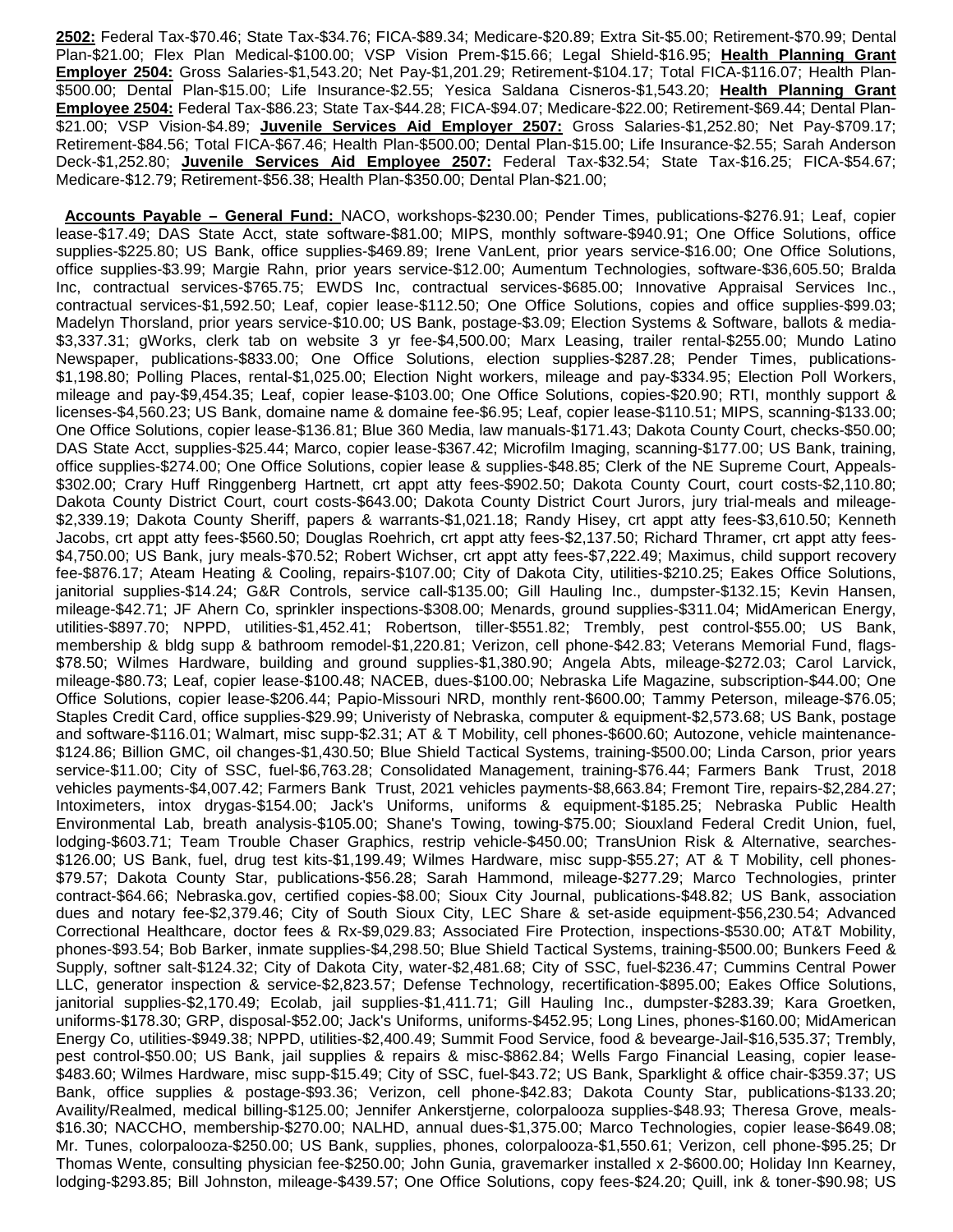Bank, law library-\$339.49; DAS State Acct, payroll/acct payable-\$41.60; Fibercomm, phone-\$603.13; Darlakae McGhee Mahon, towing reimbursement-\$145.40; MercyOne Siouxland, Monthly EAP-\$229.50; MIPS, HR software-\$774.44; Mohr & Becker Hunt, county burial-\$1,800.00; NIRMA, insurance settlement-\$20,000.00; Norm Waitt Sr YMCA, monthly fees- \$205.00; One Office Solutions, copy paper-\$2,000.00; Quadient, quarterly lease payment postage machine-\$782.61; US Postal Service, postage-\$3,000.00; US Bank, postage machine supplies-\$163.00; Waterbury Funeral Services, county burial-\$1,800.00; Woods & Aitken, union contract negotiations-\$7,330.14; BOKF NA, 2019 flood bond payment- \$107,236.25; Nebraska Dept of Transportation, bridge engineering-\$171,432.83; **Road Fund:** Agrivision, shop supplies- \$177.28; Black Hills Energy, utilities-\$500.00; Bomgaars, shop supplies-\$19.98; Bosselman Pump & Pantry, fuel- \$6,250.16; Central Valley Ag, scale for gravel-\$140.00; Emerson Heritage, fuel-\$172.74; Fastenal, shop supplies-\$23.04; Gill Construction, crushed concrete-\$64,208.00; Gill Hauling Inc., dumpster-\$95.81; H2O4U, water-\$49.00; J&J's Pronto, fuel-\$378.03; K&K Hubbard Mini Mart, fuel-\$235.60; Matheson, oxy/acetylene-\$122.45; Medical Enterprises, drug testing- \$140.00; Arnie Mellick, prior years service-\$13.00; Menards, shop supp-\$67.93; Midwest Svc & Sales, blades & traffic signs-\$11,813.15; NPPD, Homer service-\$48.40; NNTC, telephones-\$176.02; Northeast Power, electric-\$375.54; Pender Times, publications-\$208.11; Robertson Imp., chainsaw repair & oil-\$121.72; Sapp Bros, oil, grease, fuel-\$2,192.85; Siouxland Hydraulics, sign tool-\$125.00; Verizon Connect, GPS trackers-\$376.95; Verizon, cell phone-\$100.25; Village of Emerson, utilities-\$56.60; Warren Oil, fuel-\$13,745.95; Wilmes Hardware, supplies, tools, misc-\$144.97; Ziegler's, parts- \$15,125.74; **Road Improvement Fund:** Veenstra & Kimm, paving project-\$1,863.30; **Visitor Promo:** SSC Chamber of Commerce, visitor promo-\$22,595.34; **P & M Fund:** MIPS, monthly software-\$591.44; Microfilm Imaging, monthly software-\$210.00; **Health Grant:** US Bank, sparklight & lodging-\$1,066.94; **Health Disparity:** US Bank, signs & supplies- \$653.81; **Health Dept Program Grants:** Theresa Grove, mileage & meals-\$236.78; Jacqueline Traum, mileage & meals- \$330.78; US Bank, airfare, radon kits, website, summit registration-\$4,014.21; **Juvenile Grant:** Community Based Services, youth coaching-\$392.63; Community Monitoring Services, family support-\$635.70; Owens Educational Services, electronic monitoring-\$420.00; **DCHD Covid Fund:** Ford Motor Credit Co, pick-up payment-\$912.16; Theresa Grove, meals-\$13.69; US Bank, office supplies-\$1,731.08; **ARPA Fund:** Frontier Precision, drone and training- \$10,429.00; **Public Safety Fund:** Fund 7850 RFD Sales Tax, Rural Fire Dept collection-\$33,033.90.

 Chair Giese opened the following bids to provide and install new PBX Telephone System for the Dakota County Courthouse: (1) Priority Communications, Battle Creek- \$47,938 and (2) TriView Communications, Sergeant Bluff- \$41,400. The bids will be reviewed and awarded at the May 31 board meeting.

 Chair Giese opened the public hearing at 3:07 p.m. for the purpose of hearing support, opposition, criticism, suggestions or observations relating to a request from Robert Malcom for a zoning change from Ag to Business at 645A and 645B Hwy 35 for the purpose of adding an additional 0.417 acres to an outdoor storage facility. No comments. Chair Giese closed the public hearing at 3:07 p.m.

 Commissioner Love moved, seconded by Commissioner Albenesius, to approve the zoning change for Robert Malcom from Ag to Business at 645A and 645B Hwy 35 for the purpose of adding an additional 0.417 acres to his outdoor storage facility. ROLL CALL VOTE: Gill- yes, Albenesius- yes, Launsby- yes, Giese- yes, Love- yes. UNANIMOUS MOTION CARRIED.

 Chair Giese opened the public hearing at 3:09 p.m. for the purpose of hearing support, opposition, criticism, suggestions or observations relating to adding commercial pipeline regulations to the zoning ordinances under conditional uses and amending 600.1.6 permitted uses regarding pipelines. Chair Giese asked for each person speaking to limit their time to 3 minutes. Chair Giese called for those speaking in support, opposition or wishing to make comment.

- (1) Jill Becker, Lincoln, Black Hills Energy, regulated as a natural gas utility by the Nebraska Public Service Commission (rates, terms, conditions of service), Nebraska Fire Marshal and Nebraska Department of Environment and Energy per Nebraska statutes. We believe the proposed regulations would be in conflict with state and federal statutes and regulations. She highlighted her concerns with the definition of *Pipeline* as confusing; Construction—timing of documentation requirements; Hearing - given due process; One Pipeline limit could cause non-compliance; Depth currently is approximately 3-4 feet which allows them access for maintenance and  $6 - 8$  feet is a safety concern per rapid access; Location set back is in conflict with the State Natural Gas Regulation Act and preclude good customer service; providing pipeline map is a safety concern when map is not kept current and updated and possibly also a map in a public domain could be used in a bad way. Ms. Becker encouraged the board to not advance the regulations and stated her opposition to them.
- (2) Ron Kaminski, Omaha, Contractors Labors Training Fund who train workers across Nebraska, South Dakota and western Iowa in a wide variety of curriculum from OSHA 30 to pipeline safety. We have constructed tons of pipelines in the state of Nebraska and we are opposed to more regulation due to the fact that we build these very safely, provide training and see this as an attempt to derail more projects. Opposed to more regulations that would dampen or kill these projects.
- (3) Nick Bowdish, President/CEO of Siouxland Ethanol, Jackson. Siouxland Ethanol has 680 local owners and processes corn from 175,000 local acres. They are in a business venture with Navigator who is proposing a pipeline in Dakota County. In working with them this past year he has found them to be good business people and they have flagged 3 things in the regulations for concern: (1) fixed distance of 1320 feet; (2) burial depth federal standards require 36 inches; (3) abandonment. Mr. Bowdish asked the commissioners to refer the regulations back to Planning & Zoning and let Siouxland Ethanol and private experts interact with them. A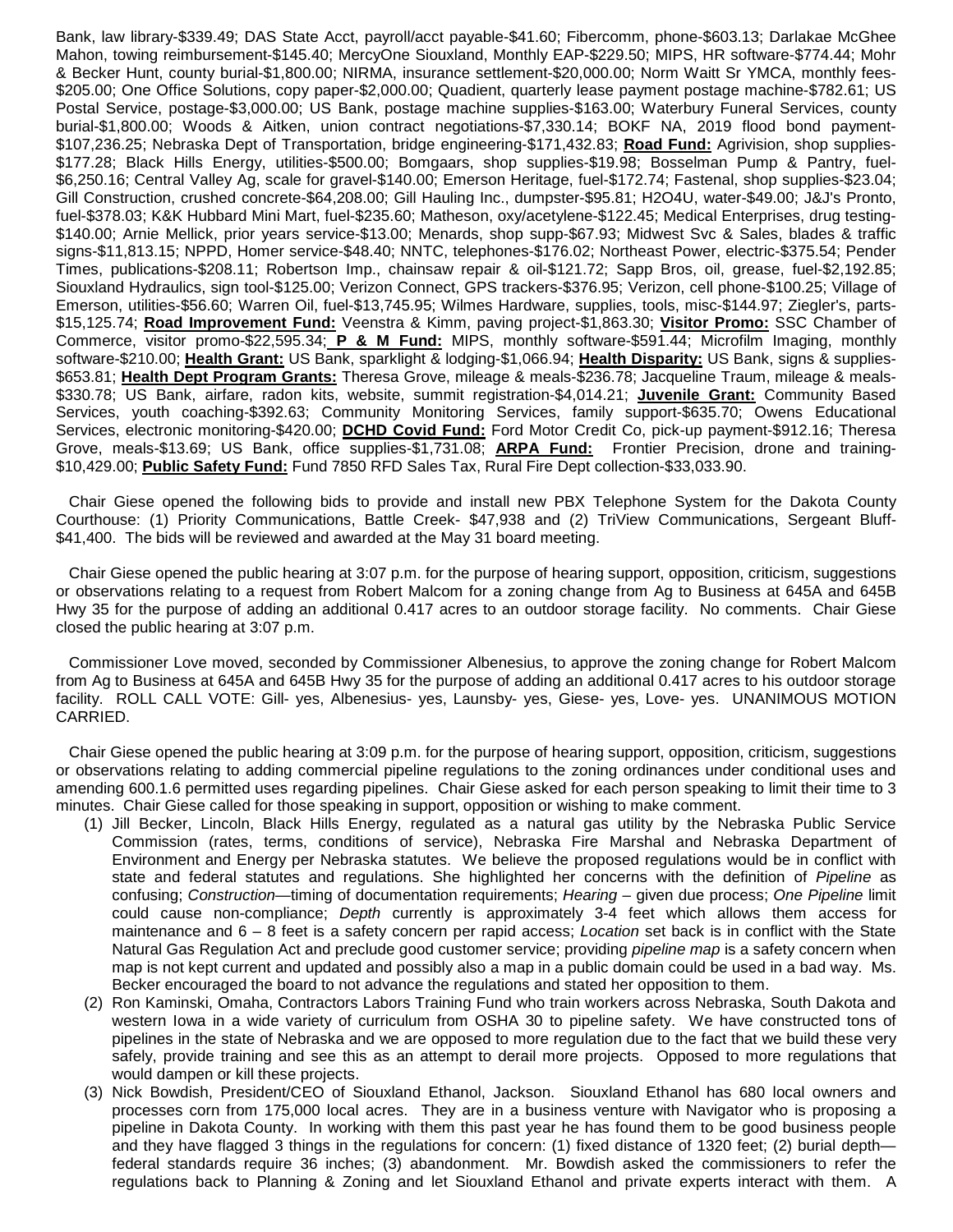successful, safe  $CO<sub>2</sub>$  pipeline will greatly benefit the local shareholders and area farmers and captured  $CO<sub>2</sub>$  will become a revenue source for his company.

- (4) Sam Wagner, Sioux City, Mid-American Energy, stated he has not had a lot of time to review the regulations but agrees with Black Hills Energy and willing to work with Planning & Zoning.
- (5) Sheila Curiel, Dakota City resident, stated the pipeline will go through her property on Hwy 77 and is in favor of the ¼ mile distancing from a residence and concerned about leakage into the water—she is in favor of the depth—the further down the better. She also thought her crops would not be the same and her property would lose value.
- (6) Sam Renshaw, Omaha, business manager of Laborers Local unions who also opposes the depths and distances; but came to state that these projects will create jobs paying \$24 to \$25 per hour and provide insurance and a pension.
- (7) Kelly Getz, Ames, Summit Carbon, asked that the regulations be "kicked back" to Planning & Zoning and also opposed to the depth, setbacks and abandonment/end of life issues in the regulations. She requested that they be able to bring in the technical experts to work with and assist P&Z on the design.
- (8) Adam Goll, Attorney, Omaha, Northern Natural Gas, echoed the same concerns already stated. His reasoning for opposition to the amendment as written is that they are regulated by federal energy and regulatory commissions, and they have exclusive jurisdiction for transportation of natural gas and interstate commerce. Any regulation in conflict would be preempted by federal law and ask that they be exempt from any regulation in conflict or such regulation be modified to be concurrent. The biggest concern is safety, depth, location/setback.
- (9) Monica Howard, Navigator, Regulatory and Permitting Division, stated there are some technical problems—depth for Navigator is 5 feet whereas 8 feet would require a much wider site to unearth impacting construction. Setbacks and mitigation addressed in FENSA and different factors play into that such as size and pressure factors; indemnification – yes; abandonment removal is rare and conflicts with federal standards; happy to collaborate with P&Z and biggest concern is safety.
- (10) Ron Hartnett, Dakota City, quoted Wall Street Journal that carbon capture does not work; Nebraska has no regulations—just a hedge fund scam.

Chair Giese closed the public hearing at 3:43 p.m. Joe O'Neill stated P&Z welcomes any input and gave the date, time and place of the next meeting. It was the consensus of the commissioners to have more discussion by Planning & Zoning before the Board takes action.

Doug Tondreau, 152<sup>nd</sup> Street, South Sioux City, is speaking for neighboring landowners. They found out that surrounding residences have City water and they were told by South Sioux City that they could not bring them water because they were not residents of the City. He stated the water is very bad and a very expensive filtration system was looked into. Mr. Tondreau asked the county to run a water line down to their 3 residences. Maybe something could be done when the casino starts building. The city line is approximately 2000 feet away. Commissioner Albenesius thought Mr. Tondreau could get city water if he paid it for.

 Bids were opened in committee prior to the Board of Commissioners meeting. Discussion was had. Ms. Gubbels stated most projects had a start date of September  $1<sup>st</sup>$ . Bids were as follows:

(1) Blyburg Road Paving, Homer: Barkley Asphalt- \$42,950.00; Knife River Midwest- \$36,501.96; Steve Harris Construction- \$39,701.60; TR Harris Construction- \$43,275.00.

(2) Old Hwy 20 overlay, South Sioux City: Barkley Asphalt- \$412,000.00; Knife River Midwest- \$386,361.41

(3) Elgin Avenue overlay, South Sioux City: Barkley Asphalt- \$115,307.80; Knife River Midwest- \$102,434.68

(4) Lake Avenue north overlay, South Sioux City: Frank's Asphalt- \$119,400.00; Barkley Asphalt- \$144,500.00; Knife River Midwest- \$114,575.51

(5) Lake Avenue south overlay, South Sioux City: Barkley Asphalt- \$68,300.00; Knife River Midwest- \$52,638.32

(6) Gateway Drive east/west overlay, South Sioux City: Frank's Asphalt- \$110,150.00; Barkley Asphalt- \$126,400.00; Knife River Midwest- \$106,596.56

(7) Atokad Drive joint repair, South Sioux City: Barkley Asphalt- \$22,000.00; Knife River Midwest- \$28,560.65

 Chair Giese called for discussion on approving a Letter of Commitment to provide 10% funding (\$1 million) for the South Sioux City federal grant application for a 3-lane paving project on Old Hwy 20 from Lake Avenue to U.S. Hwy 20. Commissioner Love moved to approve providing South Sioux City a Letter of Commitment for the Old Hwy 20 reconstruction project. The motion died for lack of a second.

 Chair Giese moved, seconded by Commissioner Love, to award the following bids: (1) Steve Harris Construction - Blyburg Road Paving - \$39,701.60; (2) Knife River Midwest – Old Hwy 20 overlay - \$286,361.41; Elgin Ave. overlay - \$102,434.68; Lake Ave. north overlay - \$114,575.51; Lake Ave. south overlay - \$52,638.31; (3) Barkley Asphalt – Atokad Drive joint repair - \$22,000.00; and look at patching and not doing the overly on Gateway Drive. ROLL CALL VOTE: Albenesius- yes, Launsby- yes, Giese- yes, Love- yes, Gill- no. MOTION CARRIED.

 Chair Giese moved, seconded by Commissioner Love, to approve Resolution 20C-010 for the approval of pledged securities at BankFirst. ROLL CALL VOTE: Launsby- yes, Giese- yes, Love- yes, Gill- yes, Albenesius- yes. UNANIMOUS MOTION CARRIED.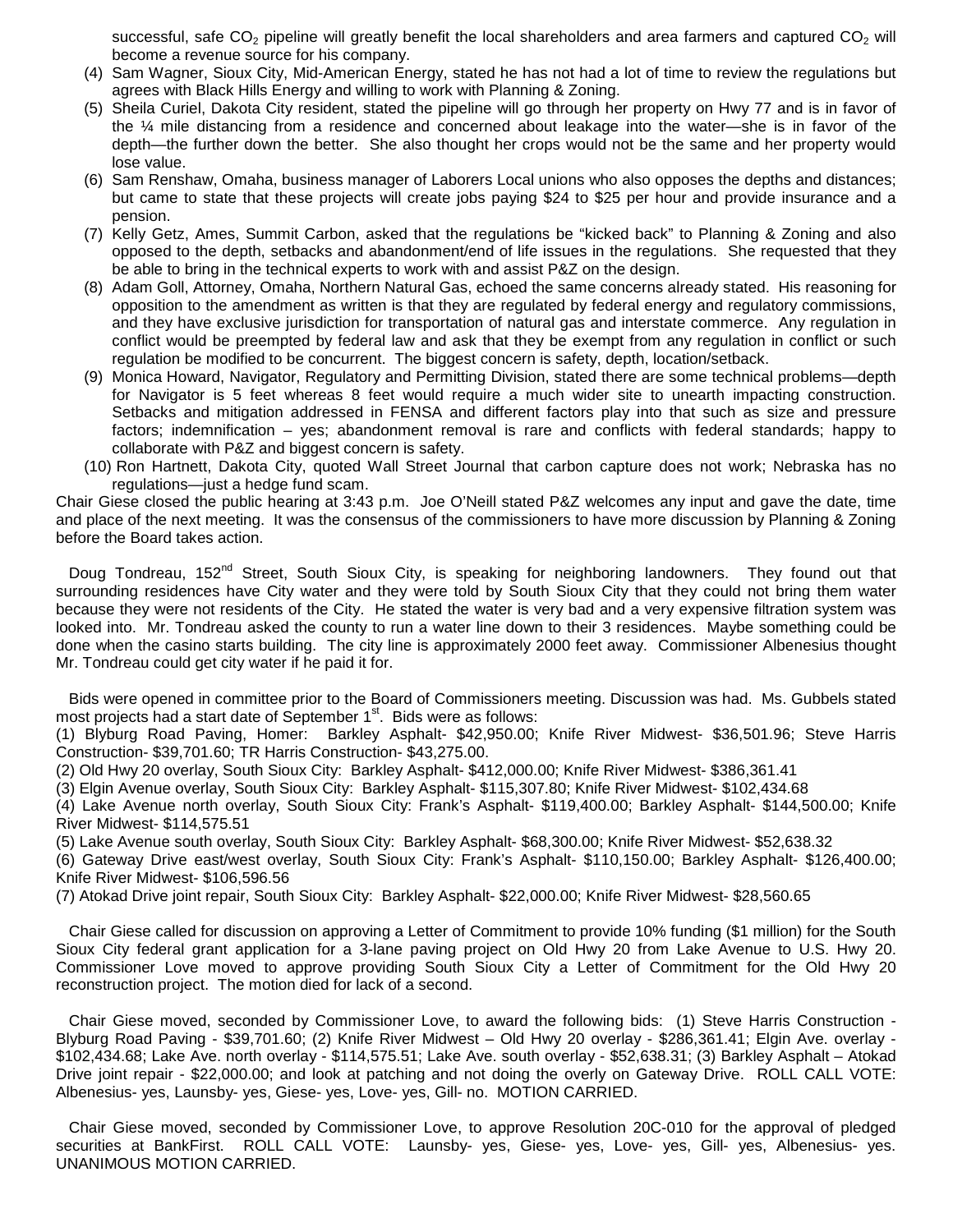Discussion was had regarding the insurance claim settlement for \$350,000 pursuant to §84-713 pursuit with injury to innocent  $3<sup>rd</sup>$  party. Commissioner Love moved, seconded by Commissioner Launsby, to approve the insurance claim settlement in the amount of \$350,000 regarding law enforcement pursuit with injury to innocent  $3^{rd}$  party. ROLL CALL VOTE: Giese- yes, Love- yes, Gill- yes, Albenesius- yes, Launsby- yes. UNANIMOUS MOTION CARRIED.

 Jolene Gubbels, Highway Superintendent, read the Road Report for May 1 - 14, 2022. Total road maintenance- 364 hours; overtime- 3.25 hours; tree/debris removal- 40.5 hours; road projects: Wigle Creek- 71 hours; garbage pickup- 2.5 hours; gravel hauling- 76 hours; total tons of gravel hauled- 1362.71; sign repair/barricading- 12.5 hours. Grading concerns: 155<sup>th</sup> Street, Gateway Drive.

Commissioner Love read the Jail Report for April, 2022.

| April (Average per day):                                                     |                                     |                  |                   |  |  |
|------------------------------------------------------------------------------|-------------------------------------|------------------|-------------------|--|--|
| County Inmates                                                               | Federal Inmates                     | <b>Juveniles</b> | Total-In-House    |  |  |
| 82                                                                           | 23                                  | 0                | 105               |  |  |
| 2022 Calendar (Average per day):                                             |                                     |                  |                   |  |  |
| County Inmates                                                               | <b>Federal Inmates</b>              | Juveniles        | Total-In-House    |  |  |
| 78                                                                           | 24                                  | 0.22             | 102               |  |  |
| 2021-2022 Fiscal (Average per day):                                          |                                     |                  |                   |  |  |
| County Inmates                                                               | <b>Federal Inmates</b>              | Juvenil7s        | Total-In-House    |  |  |
| 82                                                                           | 21                                  | 0.15             | 103               |  |  |
| Federal Income                                                               |                                     |                  |                   |  |  |
| April Marshal                                                                | \$55,281.97                         | Fiscal Marshals: | \$517,658.59      |  |  |
| April ICE:                                                                   | 400.00                              | Fiscal ICE:      | 2,880.00          |  |  |
| April OMMS/SDMS:                                                             | .00                                 | Fiscal BIA/OMMS: | 65.00             |  |  |
| April Federal:                                                               | \$55,681.97                         | Fiscal Federal:  | \$520,603.59      |  |  |
|                                                                              | 2022 Calendar Federal: \$234,939.97 |                  |                   |  |  |
| 2021-22 Fiscal County Contracts: \$220.00<br>April County Contracts: \$55.00 |                                     |                  |                   |  |  |
| <b>February Phone/Commissary Commission: \$12,272.11</b>                     |                                     |                  |                   |  |  |
| Cost Per Inmate Per Day 2021:                                                |                                     |                  |                   |  |  |
| Mar<br><u>Apr</u><br>Feb<br>Jan                                              | May<br>Jul<br>Jun                   | Sept<br>Aug      | Nov<br>Dec<br>Oct |  |  |
| 66.26<br>66.74<br>81.52<br>69.78                                             |                                     |                  |                   |  |  |
|                                                                              |                                     |                  |                   |  |  |

The jail spent \$205,684.57 for the month of April—69% of yearly budget or ,65% under fiscal year budget. In April 2021, the jail had spent 71% of yearly budget. The Jail spent \$33,878.82 less than was allotted for April 2022 budget or 14% under budget for the month.

| April Bookings: |     |                  |     |
|-----------------|-----|------------------|-----|
| DCSO:           | 43  | DAKOTA COUNTY:   | 45  |
| SSCPD:          | 32  | OTHER NE:        | 22  |
| NSP:            | 13  | SIOUX CITY:      | 23  |
| COURT/SELF:     |     | OTHER IA:        | 10  |
| FED:            | 15  | OTHER STATES:    |     |
| OTHER:          |     | <b>HOMELESS:</b> |     |
| TOTAL:          | 109 | TOTAL:           | 109 |

Commissioner Love is still gathering information on the camera bids. Award of camera bids will be placed on the May 31<sup>st</sup> agenda.

 The need and cost for a speed study on Old Hwy 20 was discussed. Commissioner Love moved, seconded by Chair Giese, to approve a traffic study on Old Hwy 20 from Martins Airfield west to Elgin Avenue for the purpose of lowering/setting the speed limit. ROLL CALL VOTE: Love- yes, Gill- yes, Albenesius- yes, Launsby- yes, Giese- yes. UNANIMOUS MOTION CARRIED.

 Commissioner Love moved, seconded by Commissioner Launsby, to approve the renewal of the Veterans Service inter-local agreement with Dixon County. ROLL CALL VOTE: Gill- yes, Albenesius- yes, Launsby- yes, Giese- yes, Love- yes. UNANIMOUS MOTION CARRIED.

 Commissioner Launsby moved, seconded by Commissioner Albenesius, to approve the proposed changes to the Comprehensive Master Agreement between Sheriff Deputies Fraternal Order of Police Dakota County Lodge #49 and Dakota County for July 1, 2021 to June 30, 2025 (insurance negotiation and arbitration language). ROLL CALL VOTE: Albenesiusyes, Launsby- yes, Giese- yes, Love- yes, Gill- yes. UNANIMOUS MOTION CARRIED.

 Commissioner Love moved, seconded by Commissioner Launsby, to approve the proposed changes to the Comprehensive Master Agreement between Correctional Officers Fraternal Order of Police Dakota County Lodge #49 and Dakota County for July 1, 2021 to June 30, 2024 (insurance negotiation, vacation policy and arbitration language). ROLL CALL VOTE: Launsbyyes, Giese- yes, Love- yes, Gill- yes, Albenesius- yes. UNANIMOUS MOTION CARRIED.

 Commissioner Love moved, seconded by Commissioner Launsby, to approve the Memorandum of Understanding regarding the use of Amplifund between the County and the Nebraska Crime Commission regarding the use of the on-line federal and